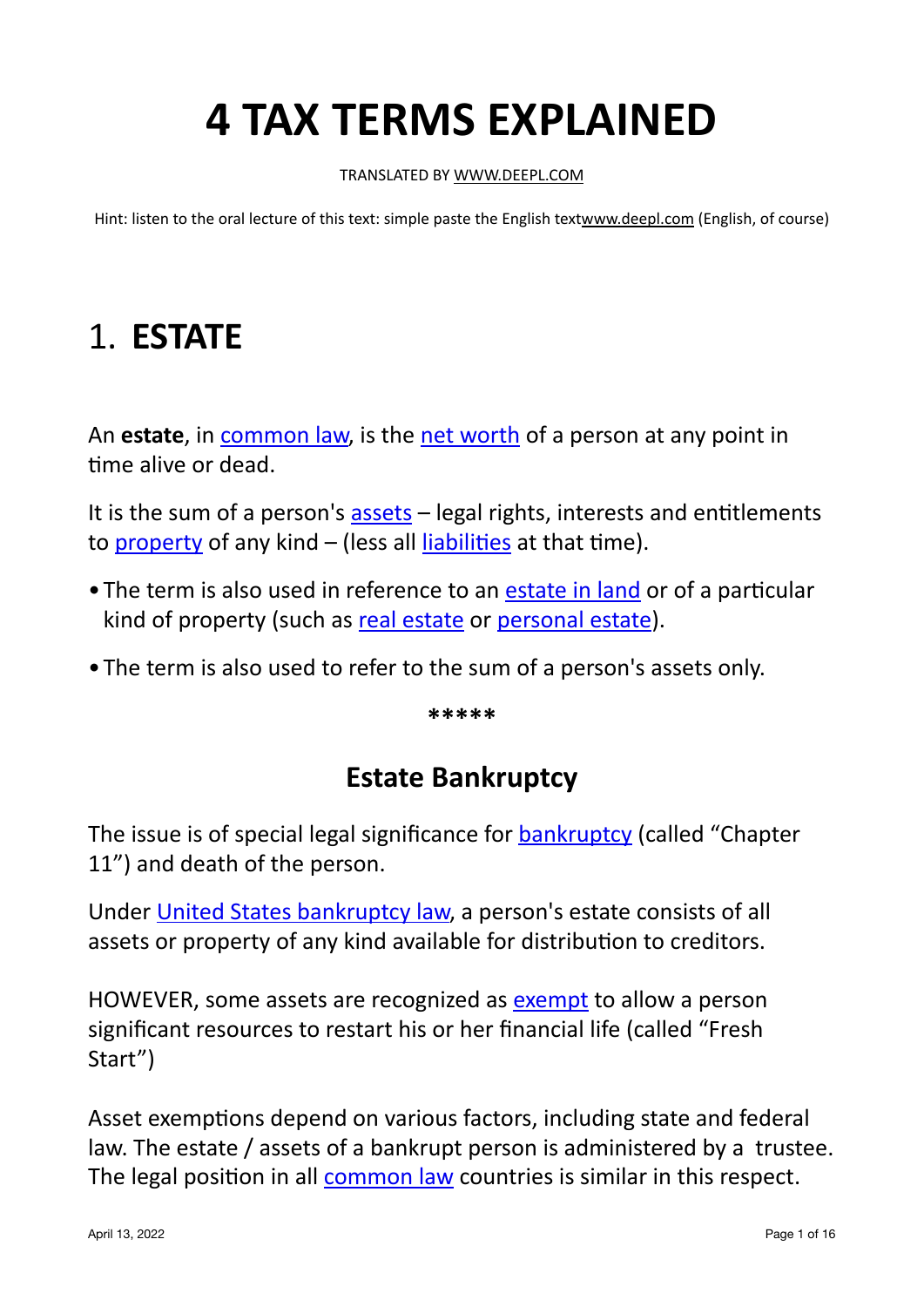## ESTATE

Un patrimonio, nella common law, è il valore netto di una persona in qualsiasi momento, viva o morta.

È la somma delle attività di una persona - diritti legali, interessi e diritti alla proprietà di qualsiasi tipo - (meno tutte le passività in quel momento). Il termine è anche usato in riferimento a un patrimonio in terra o di un particolare tipo di proprietà (come beni immobili o personali). Il termine è anche usato per riferirsi alla somma dei soli beni di una persona.

#### \*\*\*\*\*

Fallimento del patrimonio

La questione ha un significato legale speciale per il fallimento (chiamato "Capitolo 11") e la morte della persona.

Secondo la legge fallimentare degli Stati Uniti, il patrimonio di una persona consiste in tutti i beni o proprietà di qualsiasi tipo disponibili per la distribuzione ai creditori.

TUTTAVIA, alcuni beni sono riconosciuti come esenti per permettere a una persona di avere risorse significative per ricominciare la sua vita finanziaria (chiamato "Fresh Start").

Le esenzioni di beni dipendono da vari fattori, tra cui la legge statale e federale. Il patrimonio / beni di una persona in fallimento è amministrato da un fiduciario. La posizione giuridica in tutti i paesi di common law è simile a questo riguardo.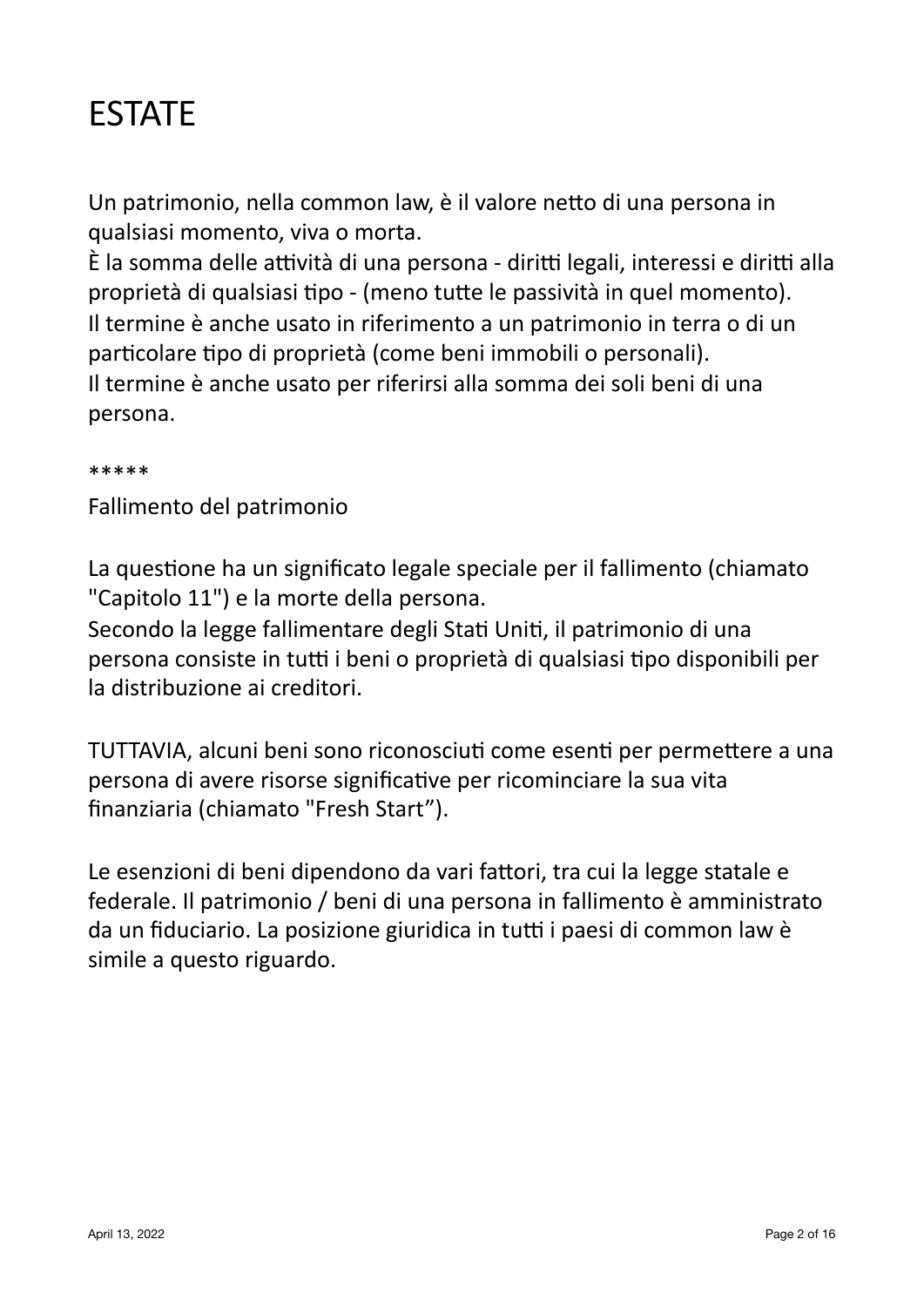## 2. **FRUIT AND TREE DOCTRINE**

A judicial doctrine that an individual who earns income from property of services may not assign such income to another person for tax purposes.

A doctrine that extends the exclusionary rule to make evidence inadmissible in court if it was derived from evidence that was illegally obtained.

As the metaphor suggests, if the evidential "tree" is tainted, so is its "fruit."

\*\*\*\*\* 

The phrase "fruit of the poisonous tree" was coined by Justice Frankfurter in his 1939 opinion in Nardone v. United States.

Like the exclusionary rule itself, this doctrine is subject to three important exceptions. The evidence will not be excluded:

- 1. if it was discovered from a source independent of the illegal activity;
- 2. its discovery was inevitable;
- $3.$  or if there is attenuation between the illegal activity and the discovery of the evidence.

Further, if the primary evidence was illegally obtained, but admissible under the good faith exception, its derivatives (or "fruit") may also be admissible.

CORNELL LAW SCHOOL :https://www.law.cornell.edu/wex/fruit\_of\_the\_poisonous\_tree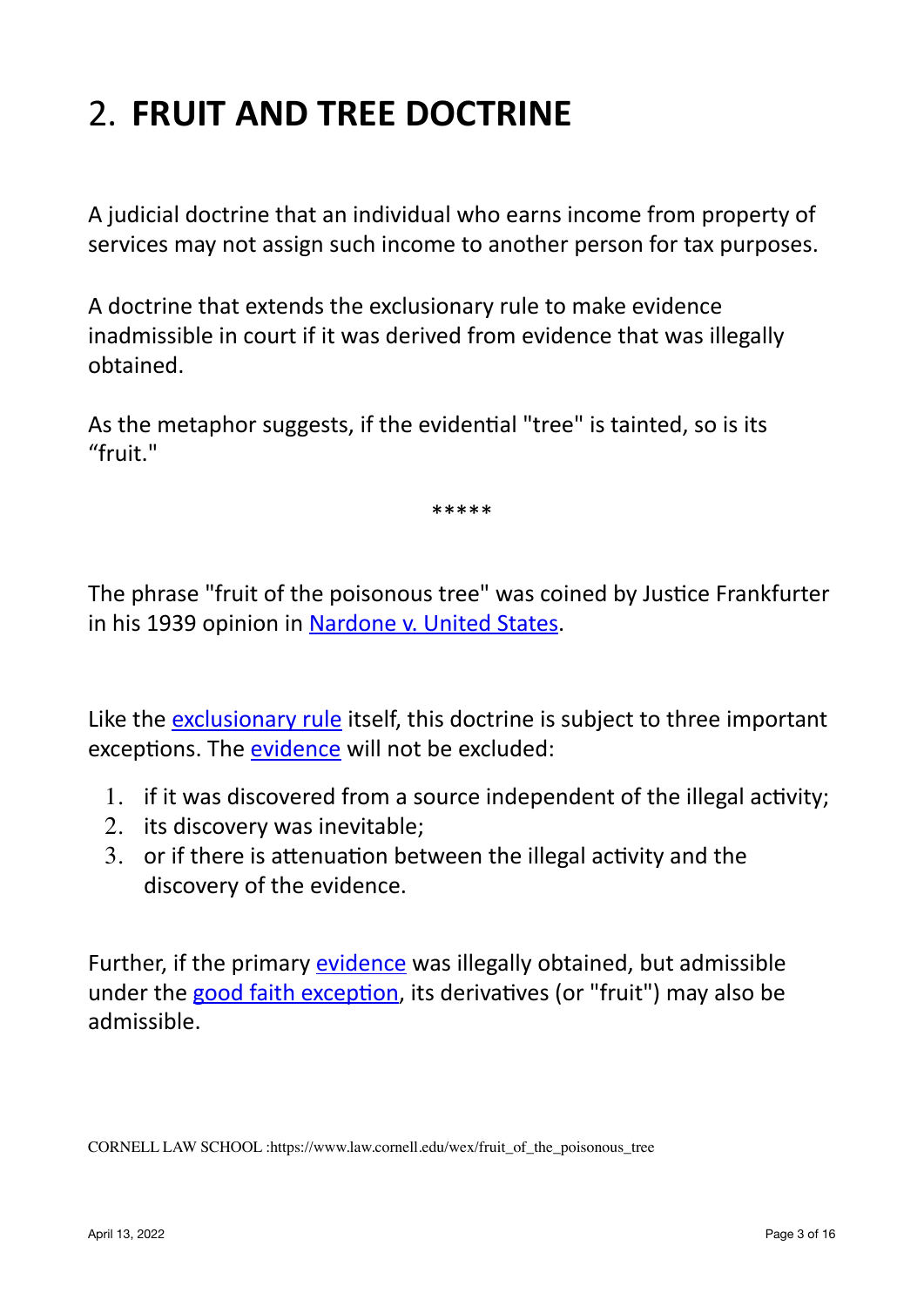### DOTTRINA DELLA FRUTTA E DELL'ALBERO

Una dottrina giudiziaria secondo la quale un individuo che guadagna un reddito da proprietà o servizi non può assegnare tale reddito a un'altra persona a fini fiscali.

Una dottrina che estende la regola dell'esclusione per rendere le prove inammissibili in tribunale se derivano da prove ottenute illegalmente.

Come suggerisce la metafora, se l'"albero" probatorio è corrotto, lo è anche il suo "frutto".

\*\*\*\*\*

La frase "frutto dell'albero velenoso" fu coniata dal giudice Frankfurter nella sua opinione del 1939 in Nardone contro gli Stati Uniti.

Come la stessa regola di esclusione, questa dottrina è soggetta a tre importanti eccezioni. La prova non sarà esclusa

se è stata scoperta da una fonte indipendente dall'attività illegale; la sua scoperta era inevitabile;o se c'è un'attenuazione tra l'attività illegale e la scoperta della prova.

Inoltre, se la prova primaria è stata ottenuta illegalmente, ma è ammissibile sotto l'eccezione della buona fede, anche i suoi derivati (o "frutti") possono essere ammissibili.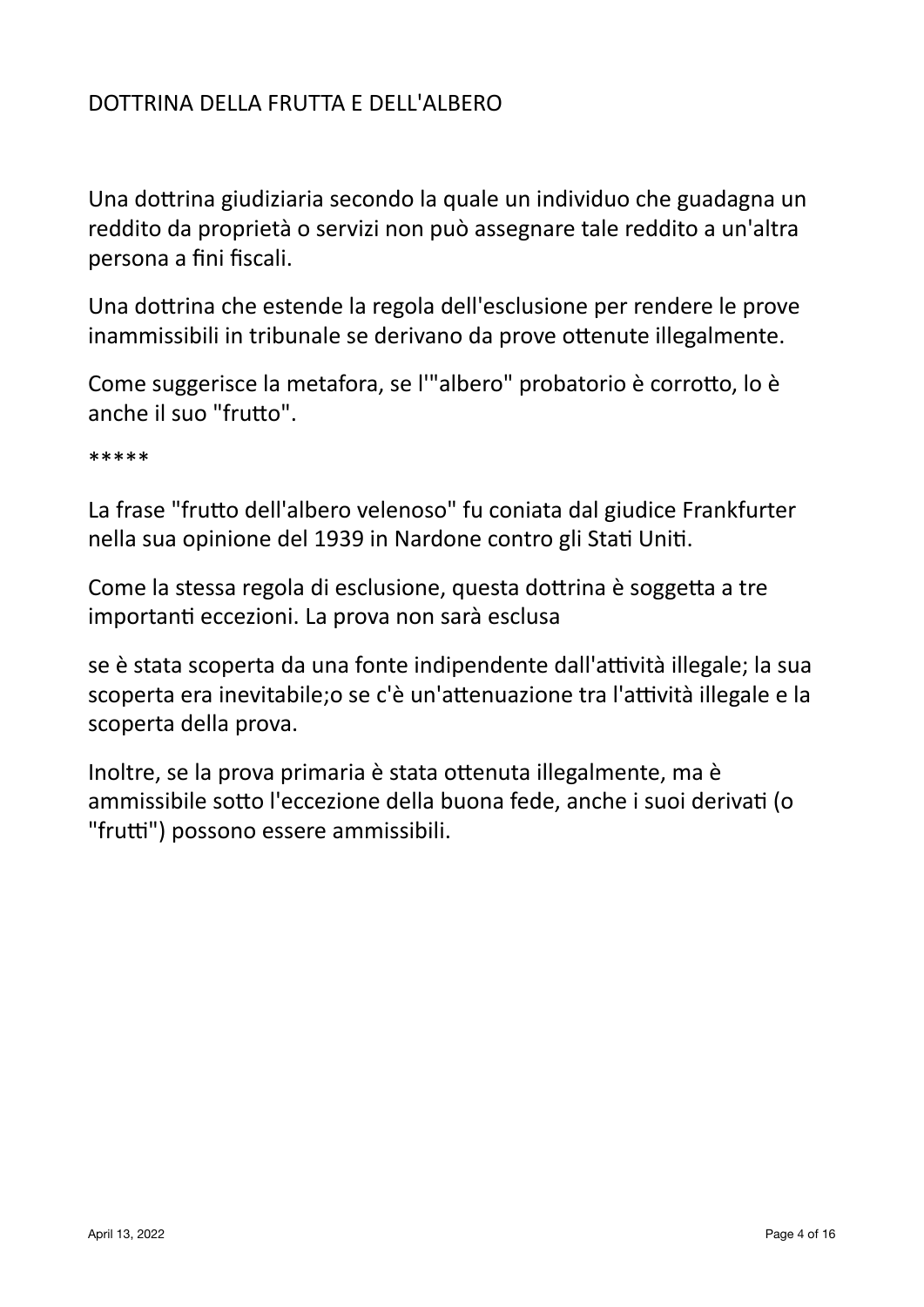## 3. 4. **LUXURY TAXES**

[https://www.investopedia.com/terms/l/luxury\\_tax.asp](https://www.investopedia.com/terms/l/luxury_tax.asp)

A luxury tax is a sales tax or surcharge levied only on certain products or services that are deemed non-essential or accessible only to the superwealthy.

The luxury tax may be charged as a percentage of the purchase price, or as a percentage of the amount above a specified level.

• For example, a luxury tax might be imposed on real estate transactions above \$1 million, or car purchases over \$70,000.

**\*\*\*\*\***

### **Understanding a Luxury Tax**

All taxes are controversial, but some are more controversial than others!

A **sales tax** is generally charged to all buyers of goods and services within the jurisdiction that levies it. When charged on essential goods, like food and medicine, they are seen as disproportionately burdensome to lowerincome consumers, who are forced to pay a higher percentage of their income in sales taxes.

#### **Key Takeaways**

- A luxury tax is a sales or transfer tax imposed only on specific goods.
- The products taxed are considered non-essential or are affordable only to the wealthiest consumers.
- The mansion tax and sin taxes both fall into the category of luxury taxes.

But what about a tax only on yachts, or jewelry, or real estate valued at more than \$1 million? The only people that pay this kin of tax are those few who can afford these goods.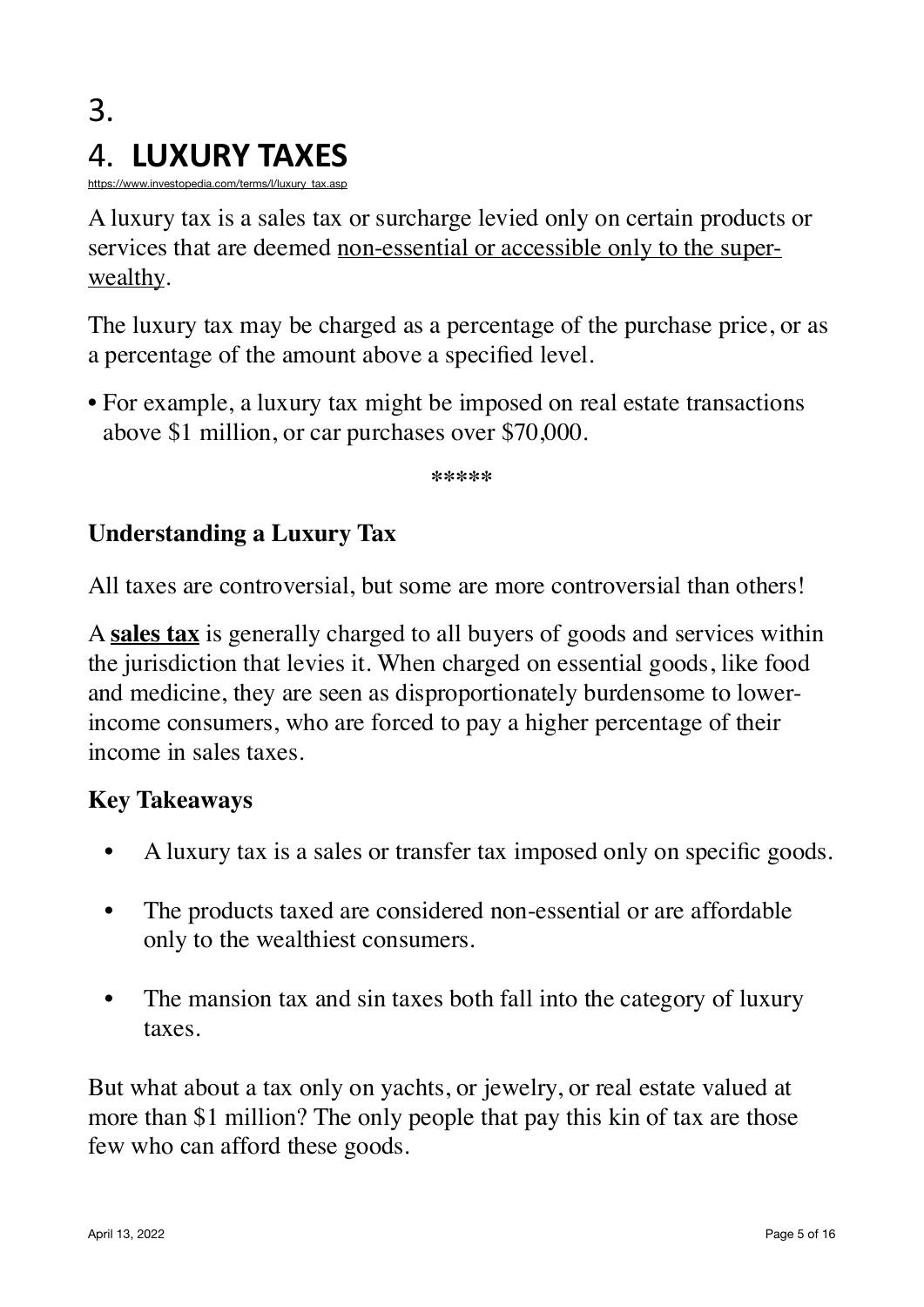Luxury taxes generally fall into two categories:

- 1. So-called "sin taxes" are imposed on products like cigarettes and liquor and are paid by every buyer, regardless of income. (Anyone who objects can just stop buying it!) In imposing the tax, the government is both discouraging the use of these products and raising revenue from those who keep buying them.
- 2. Taxes on items that can be purchased only by the wealthiest consumers, who presumably can afford to pay the premium.

Both taxes are relatively popular because they hit only a minority of the population.

But even luxury taxes can be politically controversial. A so-called "yacht tax" was enacted in the U.S. 1991 in order to pay down the federal deficit. It covered a number of luxury goods including private jets, furs, and jewelry, as well as yachts. The tax was abolished in 1993 on the grounds that it killed the yacht industry and many American jobs along with it.

### **The Politics of Luxury Taxes**

Luxury taxes are often imposed during times of war to increase government revenues, or to fund another large expense without raising taxes on the general population. Their opponents cite the danger of job losses, but the vast majority of people are unaffected and unconcerned.

Then again, sometimes luxury taxes just don't work. A "window tax" was imposed on English homeowners beginning in 1696. The theory was that people with bigger houses had more windows, and therefore should pay more taxes than those in modest dwellings. Rich people throughout the land promptly boarded up most of their windows.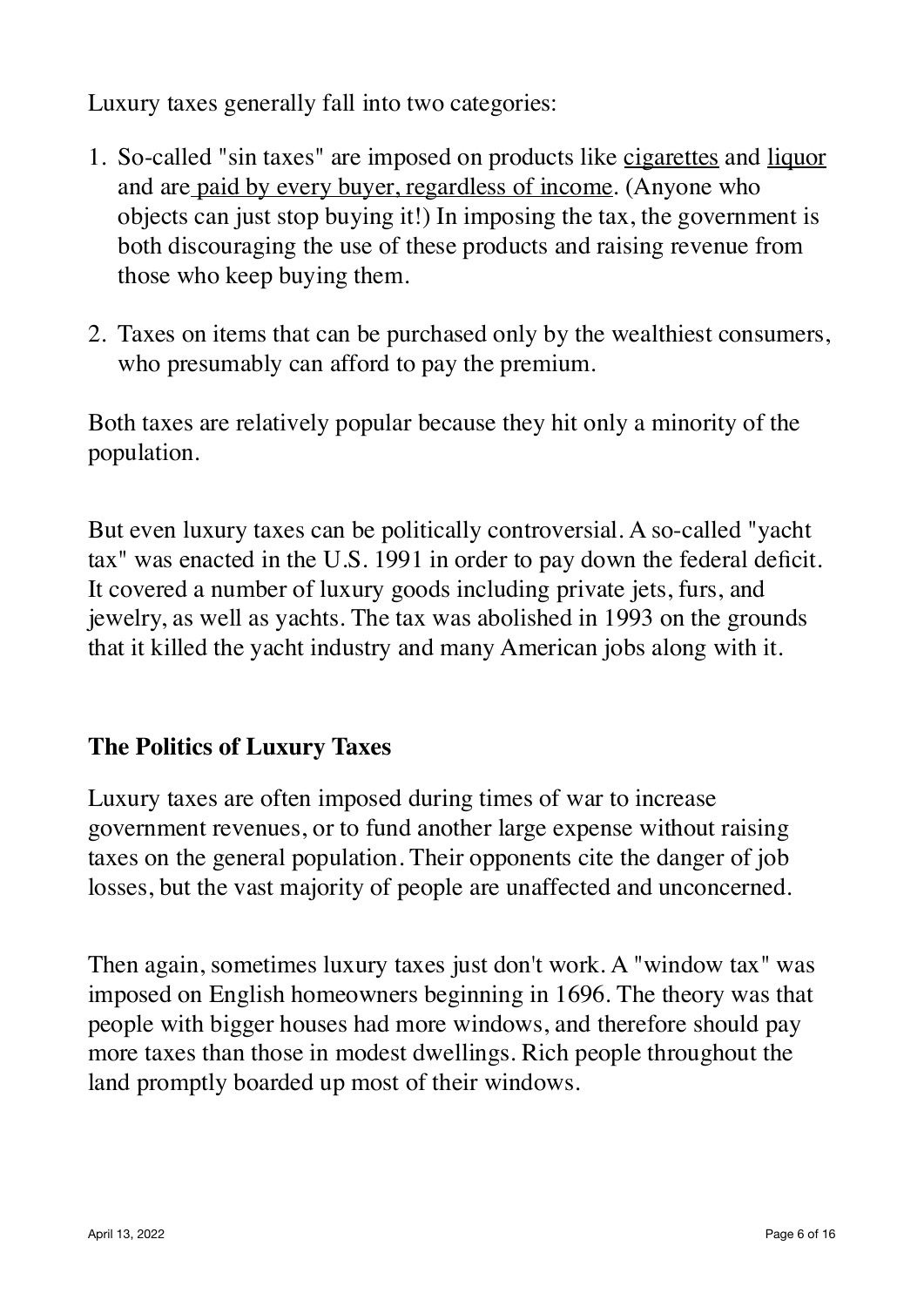## **Defining Luxury**

Since luxury goods are attributed to the wealthy in society, it is expected that the majority of taxpayers will not be affected by a luxury tax. However, as what is viewed as luxury changes over time, and as prices rise due to inflation, more people will be subject to this **[progressive tax](https://www.investopedia.com/terms/p/progressivetax.asp)**. Goods considered as normal or ordinary goods may be hit with luxury taxes if the government needs to increase its revenue.

In the U.S., the "yacht tax" lasted only from 1991 to 1993 before being abolished as a "job-killer".

Expensive homes are a frequent target of luxury taxes, but here the definition of luxury gets murky. Certain states charge a "mansion tax" on ownership transfers of homes valued at above a certain level.

In New York State, that level is \$1 million. That may target only the wealthiest buyers in Syracuse or Rochester, but it's a modest sum for a home in Manhattan.

In Vermont, the mansion tax kicks in at \$100,000. The median home price in Vermont is about \$261,000.

### **The Economic Theory of Luxury Taxes**

In economics, luxury goods are referred to as [Veblen goods](https://www.investopedia.com/terms/v/veblen-good.asp) in honor of Thorstein Veblen, who famously described the concept of conspicuous consumption. That defines them as goods for which demand increases as price increases. The more a thing costs, the more coveted it becomes.

Since taxes increase the price of a good, the effect of luxury taxes should be increased demand for goods that are defined as luxuries. In practice, however, luxury goods have a high [income elasticity of demand](https://www.investopedia.com/terms/i/incomeelasticityofdemand.asp) by definition. Both the income effect and the **[substitution effect](https://www.investopedia.com/terms/s/substitution-effect.asp)** will decrease demand sharply as the tax rises.

Plainly put, some people who yearn to own a yacht will decide that a canoe will do ….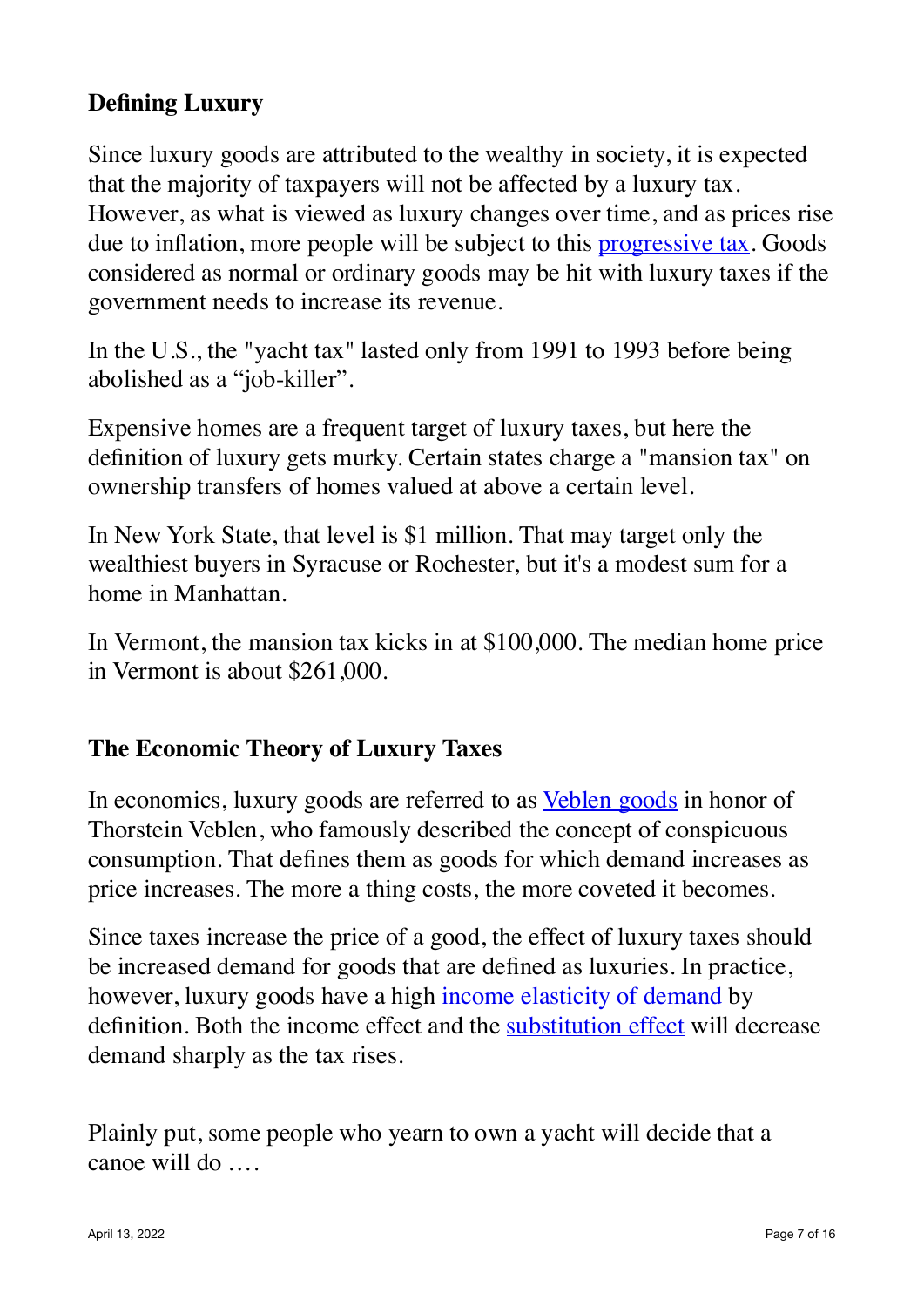### TASSE DI LUSSO

Una tassa di lusso è un'imposta sulle vendite o una sovrattassa applicata solo su certi prodotti o servizi che sono considerati non essenziali o accessibili solo ai super ricchi.

L'imposta di lusso può essere addebitata come percentuale del prezzo di acquisto, o come percentuale dell'importo al di sopra di un livello specificato.

Per esempio, una tassa di lusso potrebbe essere imposta sulle transazioni immobiliari superiori a 1 milione di dollari, o sugli acquisti di automobili superiori a 70.000 dollari.

\*\*\*\*\*

Capire una tassa di lusso

Tutte le tasse sono controverse, ma alcune sono più controverse di altre! Un'imposta sulle vendite è generalmente applicata a tutti gli acquirenti di beni e servizi all'interno della giurisdizione che la riscuote. Quando sono applicate su beni essenziali, come cibo e medicine, sono viste come sproporzionatamente gravose per i consumatori a basso reddito, che sono costretti a pagare una percentuale più alta del loro reddito in tasse sulle vendite.

#### Punti chiave

Una tassa di lusso è una tassa sulle vendite o sui trasferimenti imposta solo su beni specifici.

I prodotti tassati sono considerati non essenziali o sono accessibili solo ai consumatori più ricchi.

La mansion tax e la sin tax rientrano entrambe nella categoria delle tasse di lusso.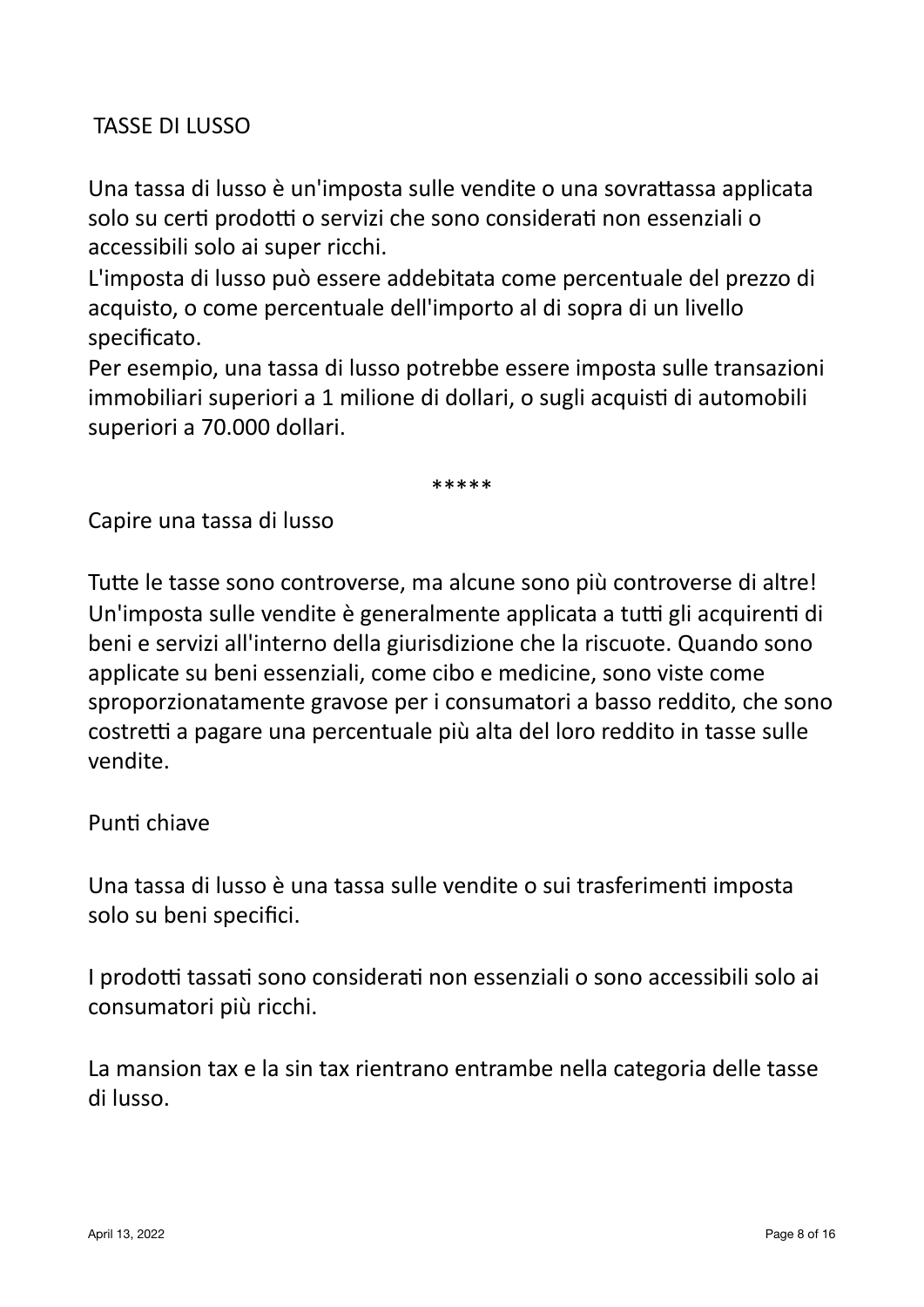Ma che dire di una tassa solo sugli yacht, o sui gioielli, o sui beni immobili valutati a più di 1 milione di dollari? Le uniche persone che pagano questo tipo di tassa sono quei pochi che possono permettersi questi beni. Le tasse sul lusso rientrano generalmente in due categorie:

Le cosiddette "tasse sul peccato" sono imposte su prodotti come sigarette e liquori e sono pagate da ogni acquirente, indipendentemente dal reddito. (Chiunque sia contrario può semplicemente smettere di comprarli!) Nell'imporre la tassa, il governo sta sia scoraggiando l'uso di questi prodotti che raccogliendo entrate da coloro che continuano a comprarli.

Tasse su articoli che possono essere acquistati solo dai consumatori più ricchi, che presumibilmente possono permettersi di pagare il premio.

Entrambe le tasse sono relativamente popolari perché colpiscono solo una minoranza della popolazione.

Ma anche le tasse sul lusso possono essere politicamente controverse. Una cosiddetta "tassa sugli yacht" è stata promulgata negli Stati Uniti nel 1991 per ridurre il deficit federale. Essa copriva una serie di beni di lusso tra cui jet privati, pellicce e gioielli, così come gli yacht. La tassa è stata abolita nel 1993 con la motivazione che ha ucciso l'industria degli yacht e molti posti di lavoro americani insieme ad essa.

La politica delle tasse di lusso

Le tasse di lusso sono spesso imposte durante i periodi di guerra per aumentare le entrate del governo, o per finanziare un'altra grande spesa senza aumentare le tasse sulla popolazione generale. I loro oppositori citano il pericolo della perdita di posti di lavoro, ma la stragrande maggioranza delle persone non ne è influenzata e non è preoccupata.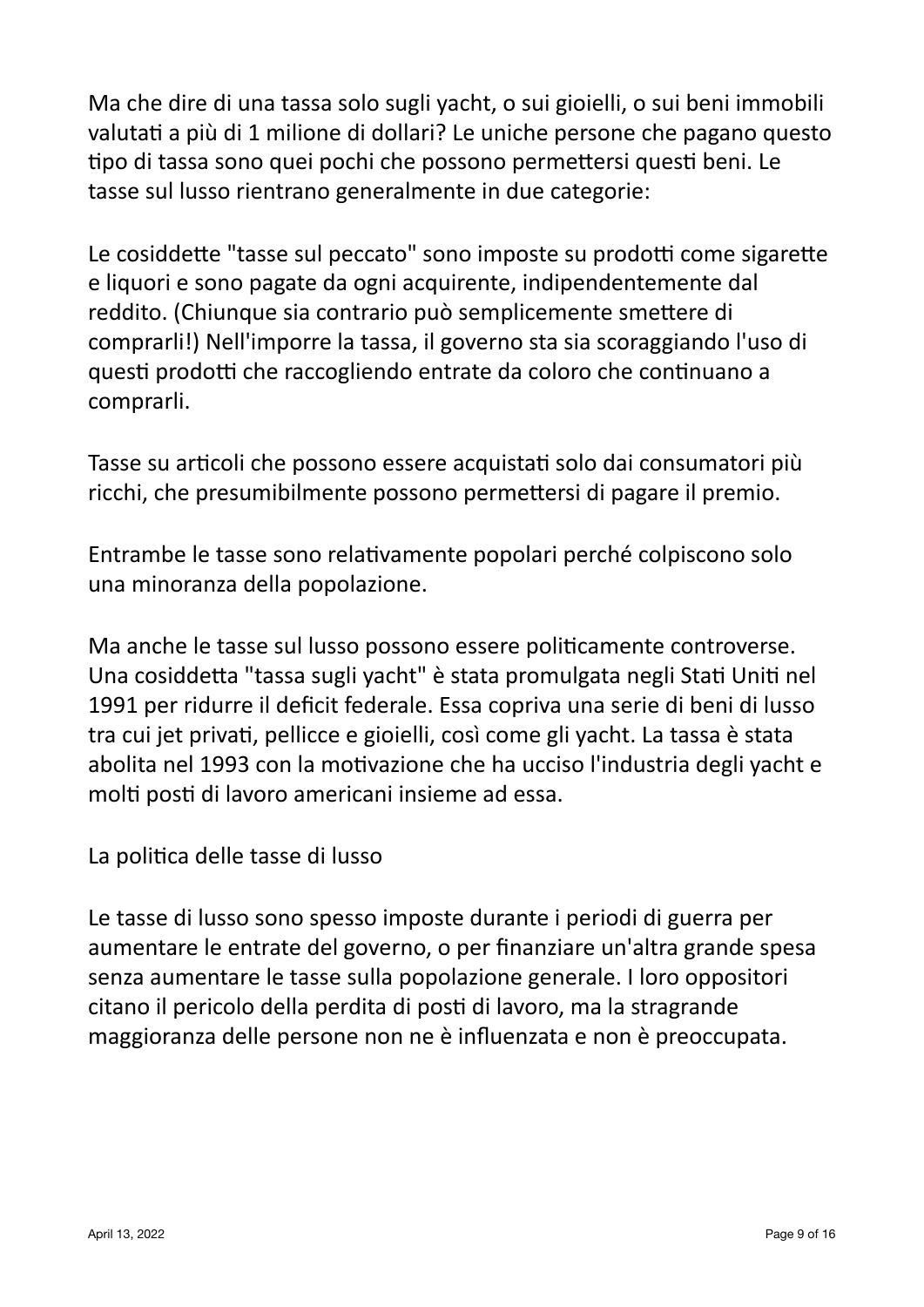Poi di nuovo, a volte le tasse di lusso semplicemente non funzionano. Una "tassa sulle finestre" fu imposta ai proprietari di case inglesi a partire dal 1696. La teoria era che le persone con case più grandi avevano più finestre, e quindi avrebbero dovuto pagare più tasse di quelle in abitazioni modeste. I ricchi di tutto il paese hanno prontamente imbarcato la maggior parte delle loro finestre.

Definizione del lusso

Poiché i beni di lusso sono attribuiti ai ricchi della società, ci si aspetta che la maggior parte dei contribuenti non sia colpita da una tassa sul lusso. Tuttavia, poiché ciò che è considerato come lusso cambia nel tempo, e i prezzi aumentano a causa dell'inflazione, più persone saranno soggette a questa tassa progressiva. Beni considerati normali o ordinari possono essere colpiti da tasse di lusso se il governo ha bisogno di aumentare le sue entrate.

Negli Stati Uniti, la "yacht tax" è durata solo dal 1991 al 1993 prima di essere abolita come "ammazza-lavoro".

Le case costose sono un bersaglio frequente delle tasse sul lusso, ma qui la definizione di lusso diventa torbida. Alcuni stati fanno pagare una "mansion tax" sui trasferimenti di proprietà di case valutate al di sopra di un certo livello.

Nello Stato di New York, questo livello è di 1 milione di dollari. Questo può riguardare solo gli acquirenti più ricchi di Syracuse o Rochester, ma è una somma modesta per una casa a Manhattan.

In Vermont, la mansion tax scatta a 100.000 dollari. Il prezzo mediano della casa nel Vermont è di circa 261.000 dollari.

La teoria economica delle tasse di lusso

In economia, i beni di lusso sono chiamati beni Veblen in onore di Thorstein Veblen, che ha notoriamente descritto il concetto di consumo cospicuo. Questo li definisce come beni per i quali la domanda aumenta all'aumentare del prezzo. Più una cosa costa, più diventa ambita.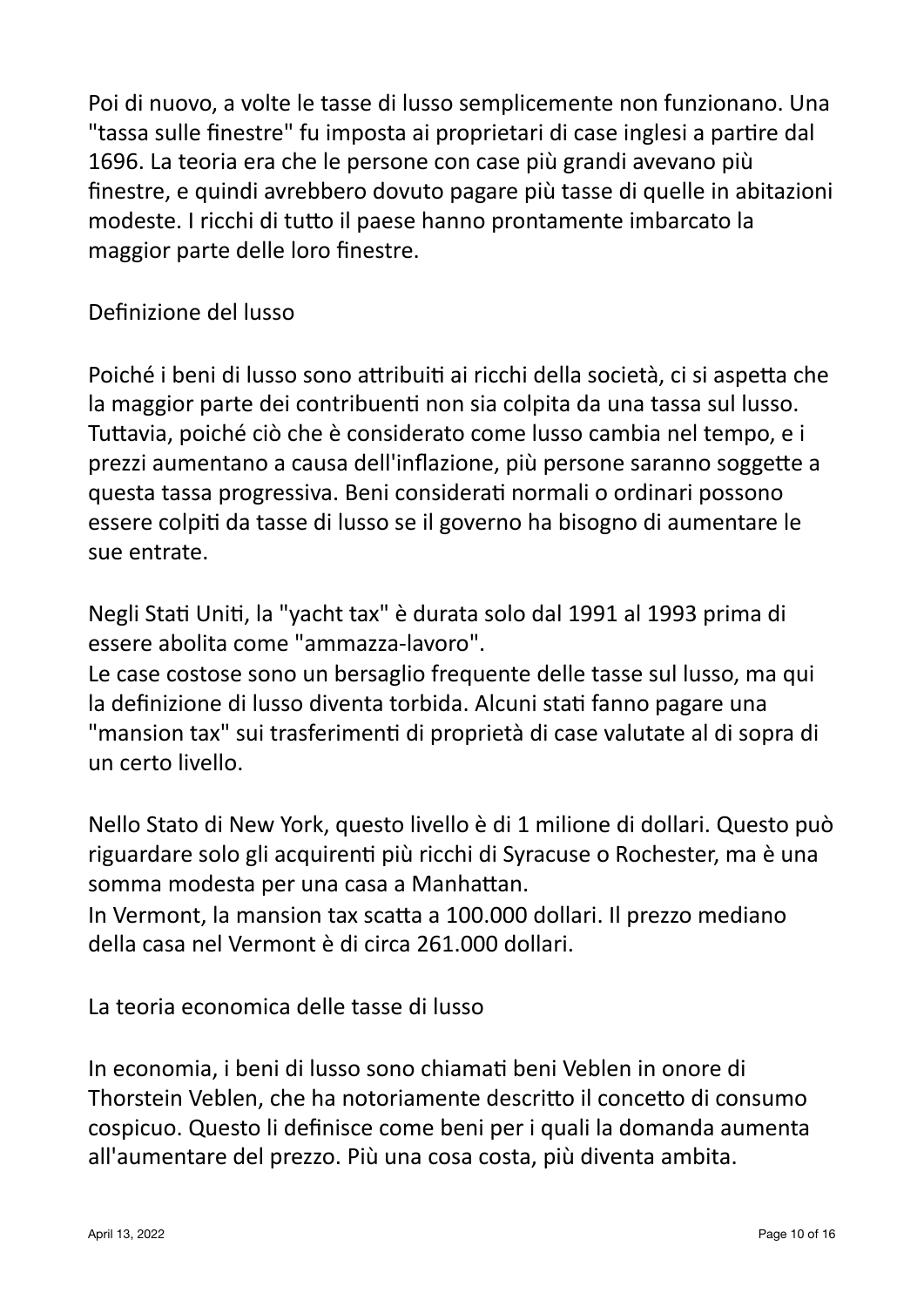Poiché le tasse aumentano il prezzo di un bene, l'effetto delle tasse sul lusso dovrebbe essere un aumento della domanda di beni che sono definiti di lusso. In pratica, tuttavia, i beni di lusso hanno un'alta elasticità della domanda al reddito per definizione. Sia l'effetto reddito che l'effetto sostituzione diminuiranno bruscamente la domanda all'aumentare dell'imposta.

In parole povere, alcune persone che desiderano possedere uno yacht decideranno che una canoa andrà bene ....Capire una tassa sul lusso

Tutte le tasse sono controverse, ma alcune sono più controverse di altre! Un'imposta sulle vendite è generalmente applicata a tutti gli acquirenti di beni e servizi all'interno della giurisdizione che la riscuote. Quando sono applicate su beni essenziali, come cibo e medicine, sono viste come sproporzionatamente gravose per i consumatori a basso reddito, che sono costretti a pagare una percentuale più alta del loro reddito in tasse sulle vendite.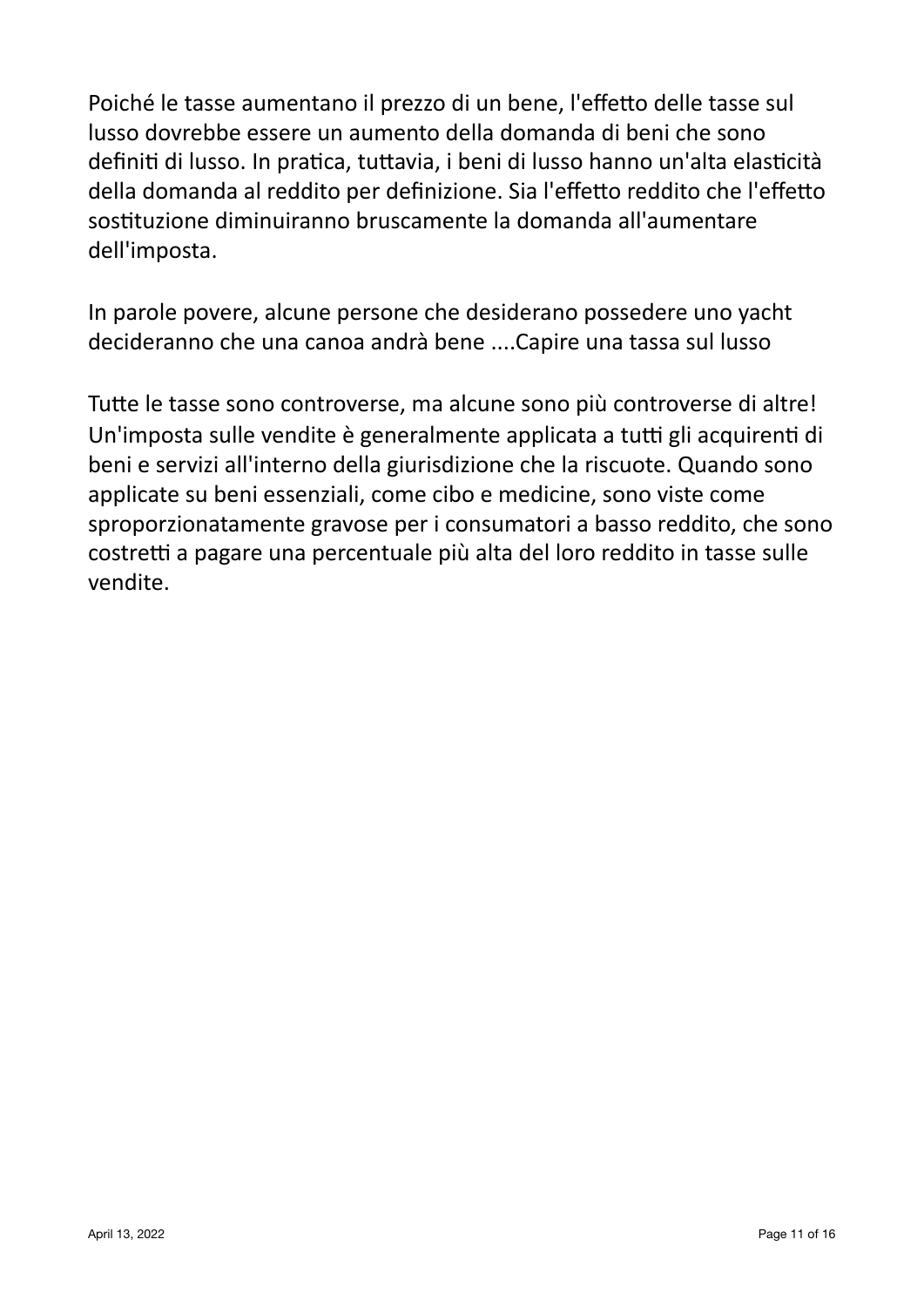### 5. **TAX HOLIDAY**

https://www.investopedia.com/terms/t/tax-holiday.asp

A tax holiday is a government incentive program that offers a tax reduction or elimination to consumers or businesses for a temporary period.

Tax holidays often involve state and local sales taxes paid by consumers, but governments also use them in developing countries to help stimulate foreign investment and business growth.

So, *to make a long story short*, a tax "holiday" offers a temporary period of exemption from income tax for new industries with the specific purpose of developping or diversifing domestic industries.

#### **Key Takeaways**

- A tax holiday is a governmental incentive that temporarily reduces or eliminates taxes for consumers or businesses.
- A tax holiday can encourage economic activity and foster growth.
- Tax holidays are instituted by local governments as well as by national governments in developing countries to help stimulate foreign investment.
- Some economists believe that tax holidays can increase long-term tax revenue, more than making up for the short-term loss in revenue.

**\*\*\*\*\***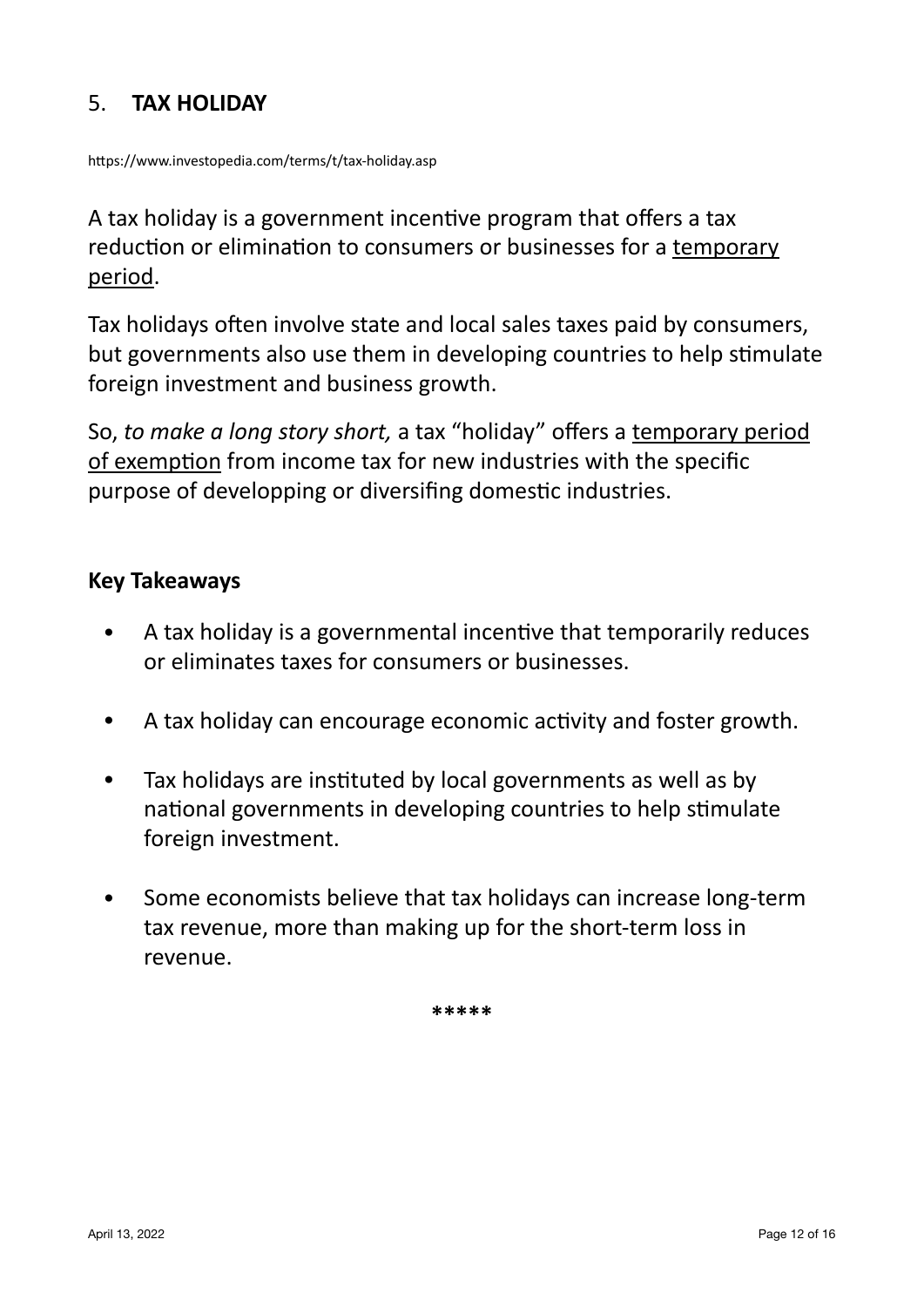#### **How a Tax Holiday Works**

When a government wants to encourage the purchase of certain items or bolster participation in certain activities, it may declare a tax holiday—a temporary period during which the tax rate it applies to particular products or services is reduced or removed.

Tax holidays can also ease the burden on consumers when important products experience a price hike due to market forces. In early 2022, for example, some officials were calling for the temporary elimination of both state and federal gasoline taxes in response to near-record-high prices at the pump.

Some tax holidays have become an annual tradition. For example, some state and local governments in the United States will have a sales tax "holiday" the weekend before school resumes in the fall to reduce the prices parents have to pay for their children's school supplies or clothing. By doing so, they also increase store traffic, which can mean more sales of other kinds of items. States can also declare a tax holiday to draw consumers from other, nearby states.

Researchers have found that, on sales tax holidays, households increase the quantities of clothing and shoes they buy by over 49% and 45%, respectively, compared with what they would normally buy during that time frame.3

Countries may also implement a tax holiday for businesses to encourage economic activity and foster growth. Developing countries sometimes use tax holidays to attract foreign investment or encourage foreign companies to establish a base there.

These tax holidays *often target particular industries*. In some cases, new businesses will be offered tax holidays to help reduce their costs of operation so they can focus on raising revenue and growing. This fiscal policy measure may also serve as an incentive for more people to start businesses.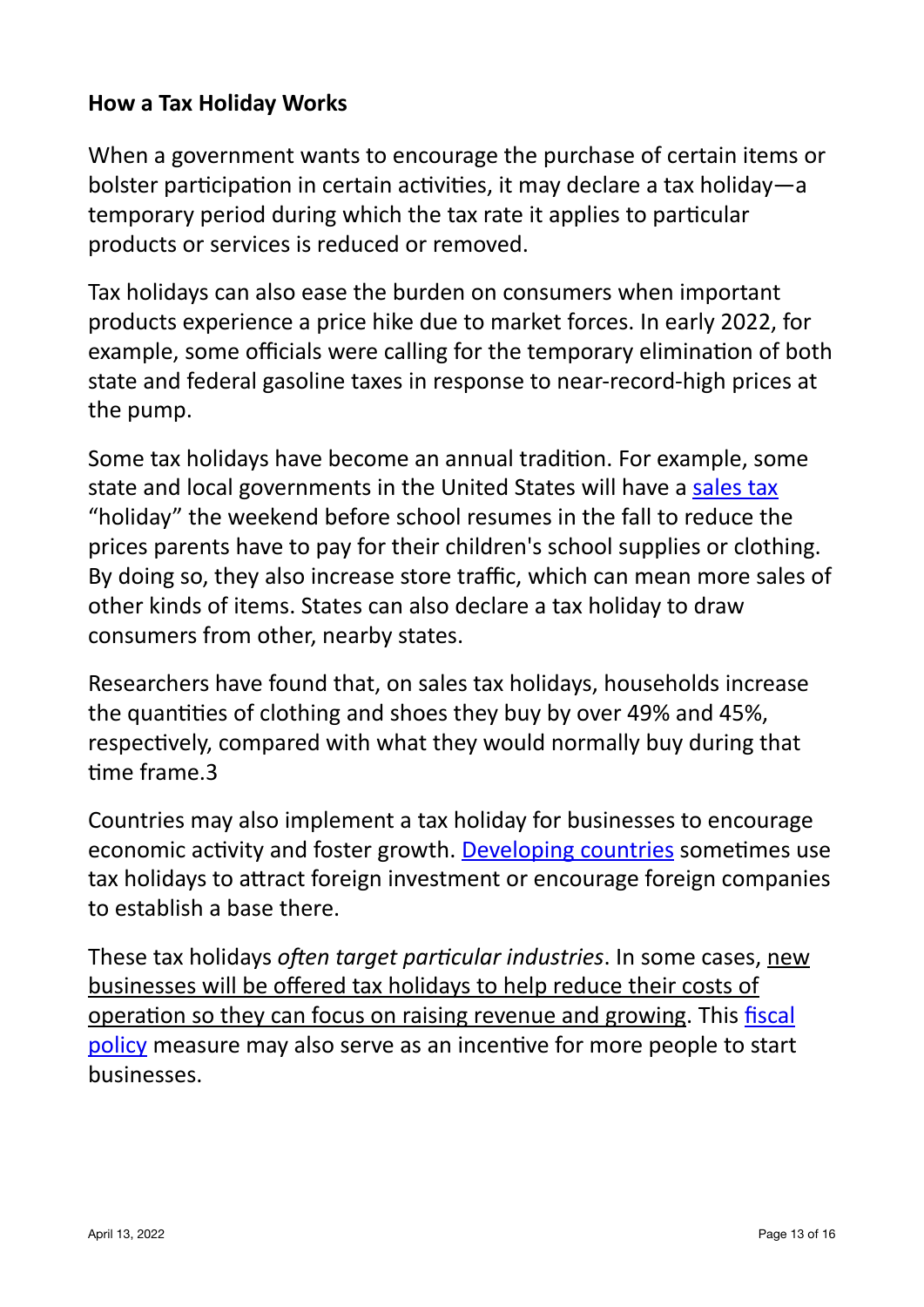### Are tax holidays effective?

The overall benefit of tax holidays is still a matter of debate ...

On the one hand, even though the government loses out on tax revenues that would have been generated from sales during the temporary period, tax holidays may increase revenue over the long term because they help businesses stay in business and grow. In addition, the lost revenue may be offset by consumers' increased purchases of items in product categories that are not affected by the tax holiday.4

On the other hand, increased sales during a tax holiday may be preceded by reduced sales before the holiday because consumers know they'll save money by waiting. Thus, the tax holiday simply shifts sales that would have happened before or after the holiday to the holiday dates.4

Also, some retailers may take advantage of tax holidays by raising their prices, so that consumers who aren't paying close attention don't save as much as they think they're saving.

#### **How Long Do Tax Holidays Last?**

State tax holidays generally last from two to seven days.

#### **The Bottom Line**

Tax holidays are a way that local or national governments can encourage consumer spending and business growth by cutting or eliminating sales and other taxes for a period of time.

Though the government receives less tax revenue in the short term, it hopes that it will recoup that money, and more, over the long term.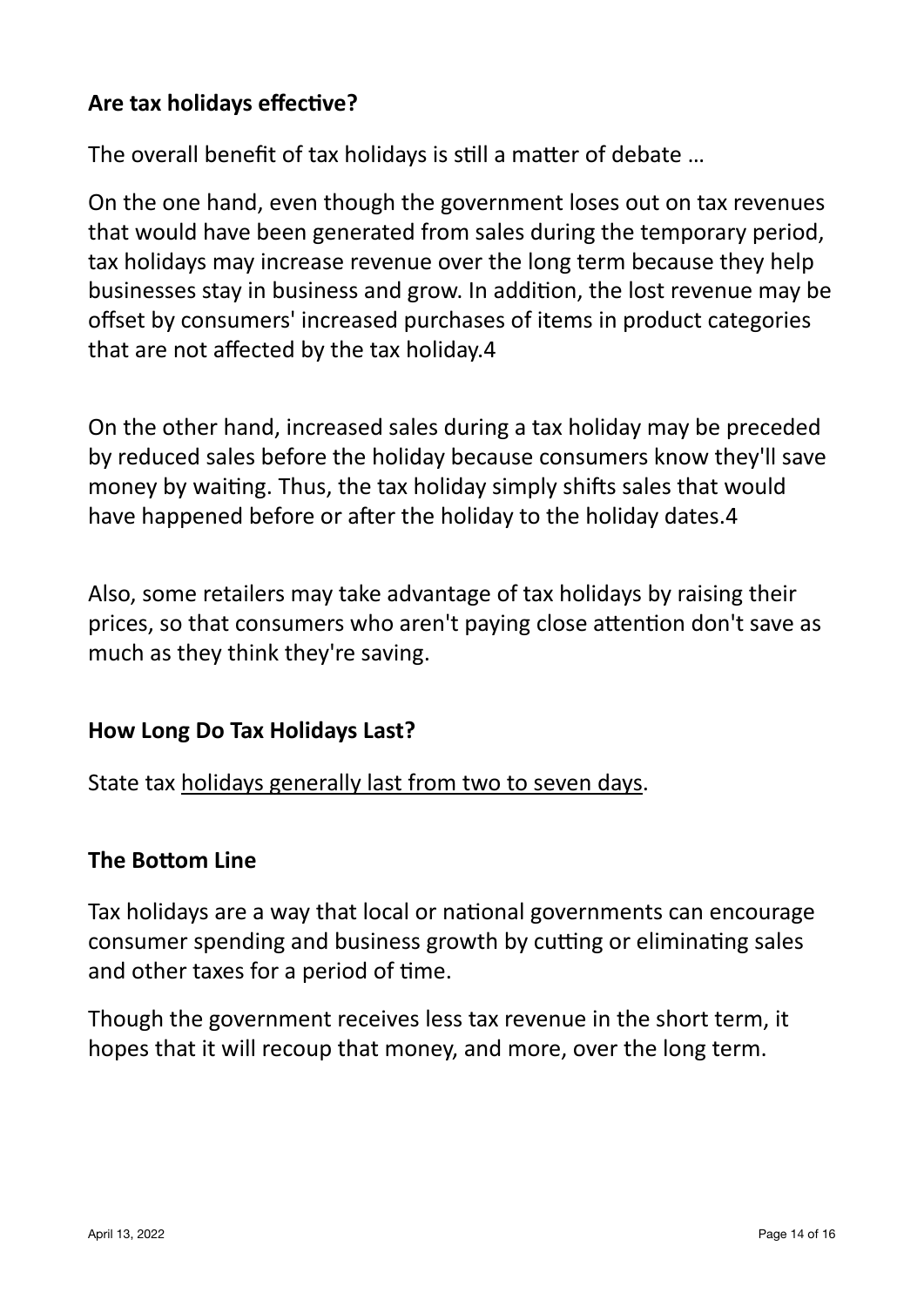#### **VACANZA FISCALE**

#### https://www.investopedia.com/terms/t/tax-holiday.asp

Una vacanza fiscale è un programma di incentivi governativi che offre una riduzione o eliminazione delle tasse ai consumatori o alle imprese per un periodo temporaneo.

Le vacanze fiscali spesso riguardano le tasse sulle vendite statali e locali pagate dai consumatori, ma i governi le usano anche nei paesi in via di sviluppo per aiutare a stimolare gli investimenti stranieri e la crescita delle imprese.

Quindi, per farla breve, una "vacanza" fiscale offre un periodo temporaneo di esenzione dall'imposta sul reddito per nuove industrie con lo scopo specifico di sviluppare o diversificare le industrie nazionali.

#### Punti chiave

Una vacanza fiscale è un incentivo governativo che riduce o elimina temporaneamente le tasse per i consumatori o le imprese.

Una vacanza fiscale può incoraggiare l'attività economica e favorire la crescita.

Le vacanze fiscali sono istituite dai governi locali così come dai governi nazionali nei paesi in via di sviluppo per aiutare a stimolare gli investimenti stranieri.

Alcuni economisti credono che le vacanze fiscali possano aumentare le entrate fiscali a lungo termine, più che compensare la perdita di entrate a breve termine.

\*\*\*\*\*

Come funziona una vacanza fiscale

Quando un governo vuole incoraggiare l'acquisto di certi articoli o sostenere la partecipazione a certe attività, può dichiarare una vacanza fiscale, un periodo temporaneo durante il quale l'aliquota fiscale applicata a particolari prodotti o servizi viene ridotta o rimossa. Le vacanze fiscali possono anche alleviare il peso sui consumatori quando prodotti importanti subiscono un aumento dei prezzi a causa delle forze di mercato. All'inizio del 2022, per esempio, alcuni funzionari chiedevano l'eliminazione temporanea delle tasse sulla benzina, sia statali che federali, in risposta ai prezzi quasi sempre alti alla pompa.

Alcune vacanze fiscali sono diventate una tradizione annuale. Per esempio, alcuni governi statali e locali negli Stati Uniti hanno una "vacanza" dell'imposta sulle vendite il fine settimana prima della ripresa della scuola in autunno per ridurre i prezzi che i genitori devono pagare per il materiale scolastico o l'abbigliamento dei loro figli. Così facendo, aumentano anche il traffico nei negozi, il che può significare più vendite di altri tipi di articoli. Gli stati possono anche dichiarare una vacanza fiscale per attirare i consumatori da altri stati vicini.

I ricercatori hanno scoperto che, durante le vacanze fiscali, le famiglie aumentano le quantità di abbigliamento e scarpe che acquistano rispettivamente di oltre il 49% e il 45% rispetto a quello che comprerebbero normalmente in quel periodo.